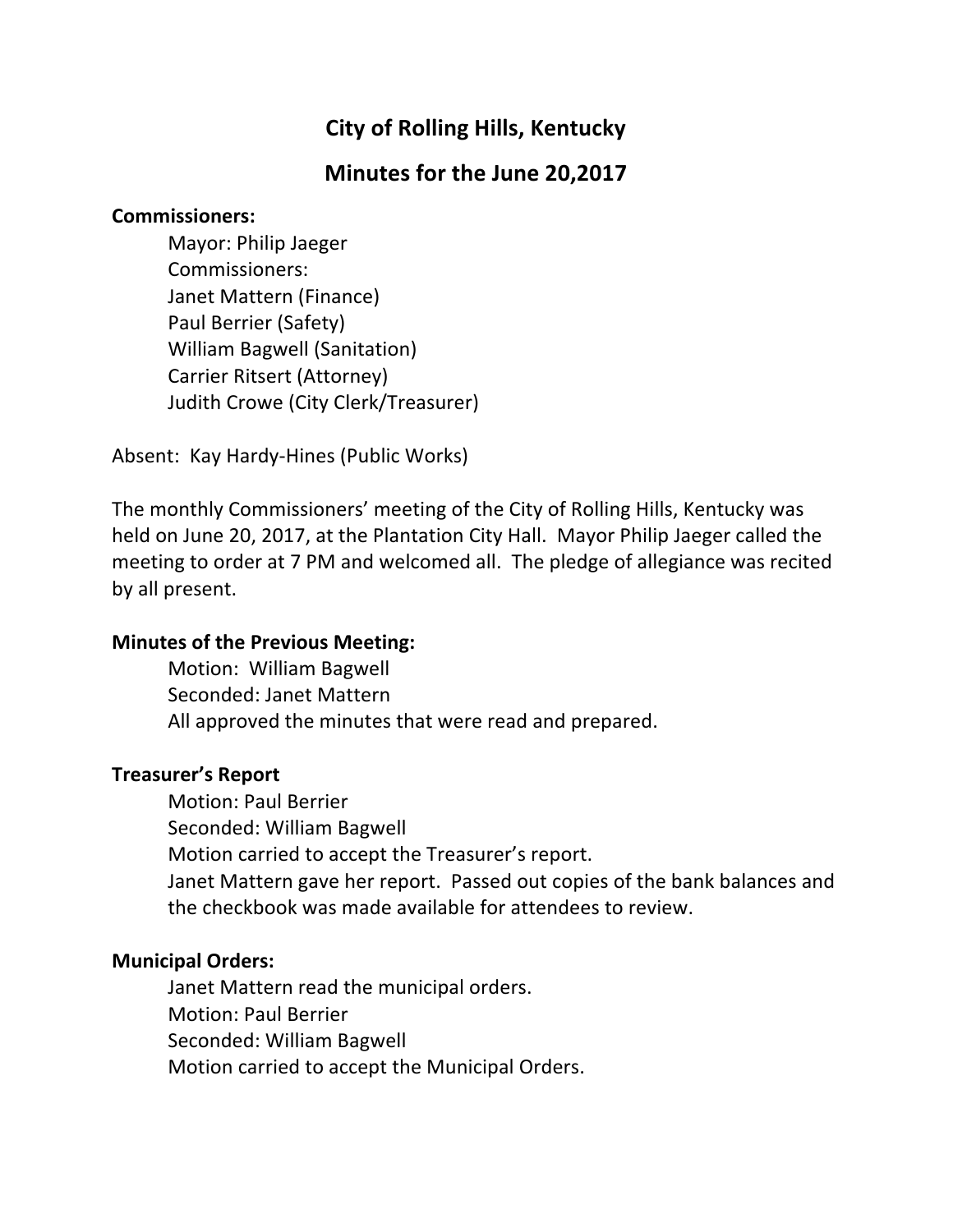## **Open Forum:**

David Houswer, Fire Chief for the Lyndon Fire Department, came and thank the City of Rolling Hills for their donation to the Crusade for Children. He stated that they are trying to think of different was to collect throughout the Lyndon area and is thinking about getting the cities involved. Ed Brennan passed out information that effect the health of the neighbor. He also stated that the original ordinance in the city disallowed having or raising chickens in the city limits, he passed out copies of that information. Ed also stated that there are several of the city residents that do not have computers, so when something is posted on the web site, that does not mean all residents see it. The important itemized need to be published in the newsletter for all to read.

Alice Nordman asked about the cleaning up trash around the streets and the shopping center. She asked how the fence would affect the trash problem and if the shopping center owners were asked to clean up around their buildings. She stated that are several streets that need to be paved and if the city had made a decision which streets were next to be done.

## **City Attorney:**

Carrie Ritsert presented the letter that stated the business and residents that had not paid their business license and property taxes.

Carrie had the second reading of the ordinance for the tax rate which was approved by all. Our new rate will .018050. She explained the formula that comes up with this rate.

Carrie gave us the update on the HB 246 aka Garbage Suit how the cities are waiting to see how it will go.

# **Sanitation:**

William Bagwell gave his report. Bill stated that he had the renewal contract for a two period with no increase.

Willaim Bagwell moved to accept the contract.

Janet Mattern seconded.

All approved to accept the new Sanitation contract with Rumpke.

## **Public Works:**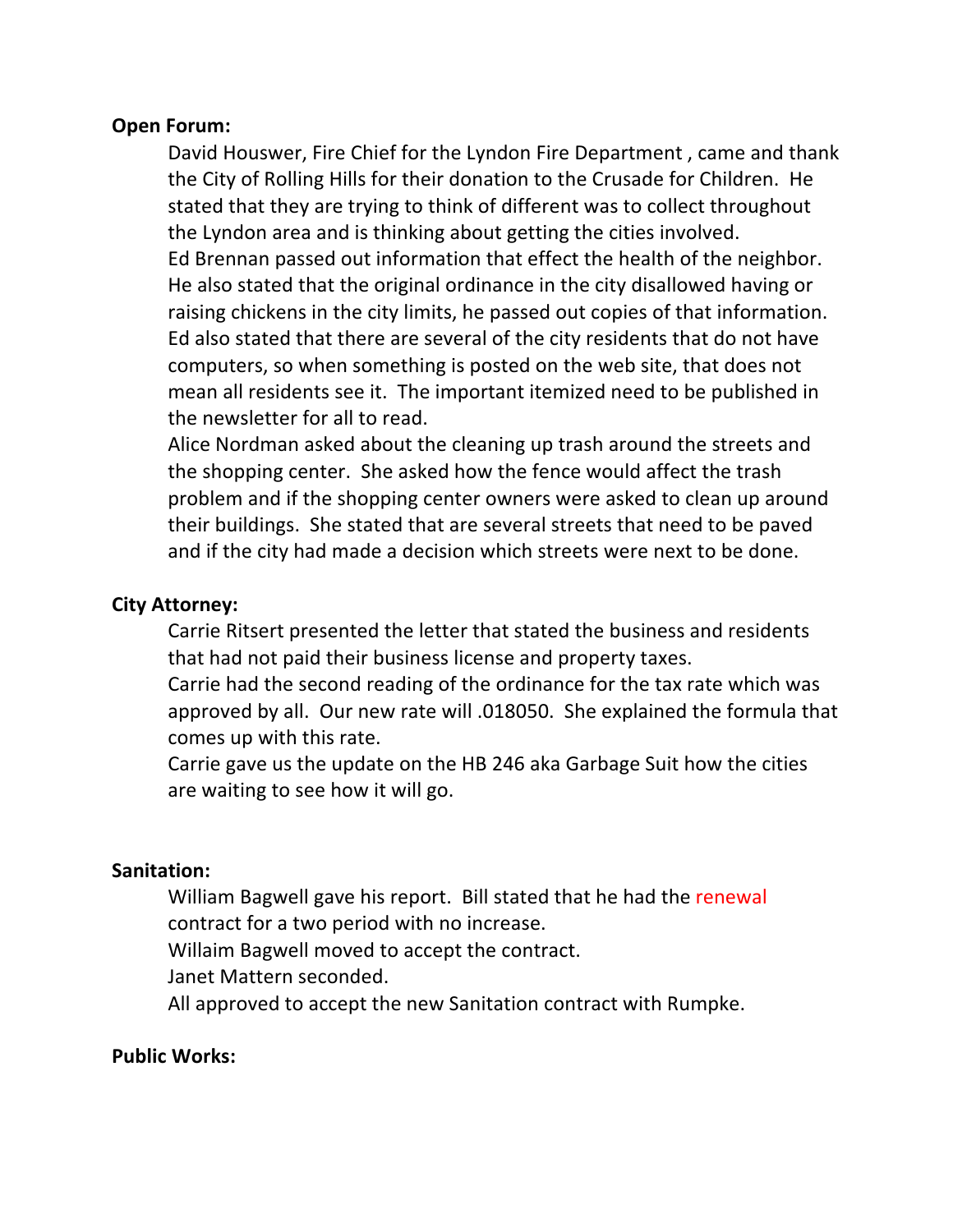Kay was absent, but she had forwarded her information to Phil to make the report for her.

The ramps on the sidewalks will be worked on and installed within two weeks and will be finished by the end of June. The street lights that are out on Tiverton and Tiverton Court will be worked on by LG & E and they are aware that we have several out in the city.

Phil stated that she had several bids for fencing behind the shopping center. 

# **Safety:**

Paul Berrier gave his report. There was a domestic assault on Aylesbury, several drugs calls, and break-ins in the city.

Paul quoted that it would cost \$18,000.00 to put a entrance brace across the entrance at Langdon.

Paul talked with Matt King of Eagle Signs that the cost would be \$52,881.43 to replace the signs in the city.

Paul presented the contract with the Meadow Vale Police to patrol our city. It would be 15 to 20 hours a week at \$35.00 per hour.

Janet Mattern moved to accept the contract with Meadow Vale Police. Willaim Bagwell seconded.

All approved to use Meadow Vale Police for the City.

Paul Berrier abstained from the vote.

## **New Business:**

There are several pot holes on Goose Creek that are in need of repair. Check and see if we can collect business license from Fifth Third Bank or if we can get monies from them for deposits.

## Rate.

William Bagwell moved to accept the tax rate ordinance. Janet Mattern seconded to accept the tax rate ordinance. All approved to accept the tax rate ordinance for the 2017-2018 year.